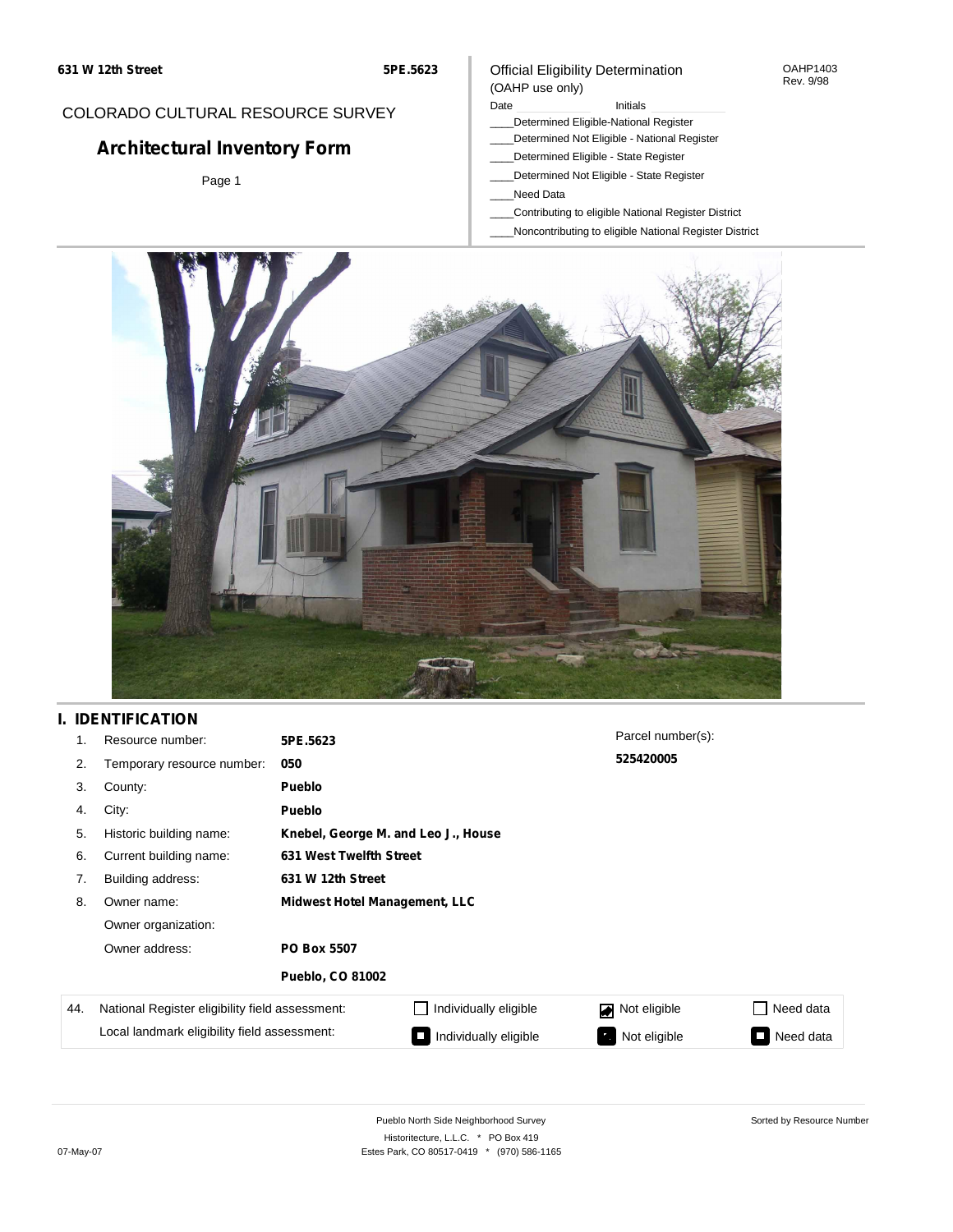Page 2

### **II. GEOGRAPHIC INFORMATION**

| 9.  | P.M.<br>6th            | Township:<br><b>20S</b>                              | 65W<br>Range:     |         |
|-----|------------------------|------------------------------------------------------|-------------------|---------|
|     | 1/4<br><b>NW</b><br>of | <b>SW</b><br>1/4<br>of <b>NW</b><br>1/4<br>SE.<br>of | of Section<br>1/4 | 25      |
| 10. | UTM reference zone:    | 13                                                   |                   |         |
|     | Easting:               | 533630                                               | Northing:         | 4236542 |
| 11. | USGS quad name:        | <b>Northeast Pueblo</b>                              | Scale:            | 7.5     |
|     | Year:                  | 1961 (Photorevised 1970 and<br>1974)                 |                   |         |
| 12. | $Lot(s)$ :             | Lot 9; Block 42                                      |                   |         |
|     | Addition:              | <b>County Addition</b>                               | Year of addition: | 1869    |

13. Boundary description and justification:

The parcel, as described above, contains but does not exceed the land historically associated with this property.

Metes and bounds exist:

П

## **III. ARCHITECTURAL DESCRIPTION**

| 14. | Building plan (footprint, shape):    | <b>Rectangular Plan</b>                  |                       |
|-----|--------------------------------------|------------------------------------------|-----------------------|
|     | Other building plan descriptions:    |                                          |                       |
| 15. | Dimensions in feet (length x width): | 994 square feet                          |                       |
| 16. | Number of stories:                   | 11/2                                     |                       |
| 17. | Primary external wall material(s):   | <b>Stucco</b><br><b>Brick</b>            | Other wall materials: |
| 18. | Roof configuration:                  | <b>Gabled Roof/Front Gabled Roof</b>     |                       |
|     | Other roof configurations:           |                                          |                       |
| 19. | Primary external roof material:      | <b>Asphalt Roof/Composition Roof</b>     |                       |
|     | Other roof materials:                |                                          |                       |
| 20. | Special features:                    |                                          |                       |
|     |                                      | <b>Garage/Attached Garage</b>            |                       |
|     |                                      | Chimney                                  |                       |
|     |                                      | Porch                                    |                       |
|     |                                      | <b>Ornamentation/Decorative Shingles</b> |                       |
|     |                                      | <b>Roof Treatment/Dormer</b>             |                       |

21. General architectural description:

Oriented to the south, this house rests on a concrete foundation, with single-light, hopper basement windows. Gray-painted stucco clads the exterior walls of the first story. Gray-painted, square-cut wood shingles cover the main gables and the sides of a hipped-roof dormer emerging from the roof's west-facing slope. Variegated wood shingles cover the smaller gable of a southfacing bay. A red-brick veneer covers an entrance on the north end of the west elevation and an attached garage to the north. **Windows are generally 1-over-1-light, double-hung sash, with white-painted wood frames and blue-painted wood surrounds.** The surrounds feature projecting cornices. The architrave surrounding the only south-facing window is pedimented. Opening in the smaller, south-facing gable is a 6-light window. Behind it, piercing the main gable, is an aluminum-frame, sliding-sash window. A small, single-light awning or hopper window opens in a shed-roofed dormer protruding from the north slope of the roof. A single-light window pierces a front-gabled dormer on the roof's east-facing slope. A small, integral porch is located within the building's southwest corner. It features a concrete floor and a kneewall of red brick, capped in concrete. The same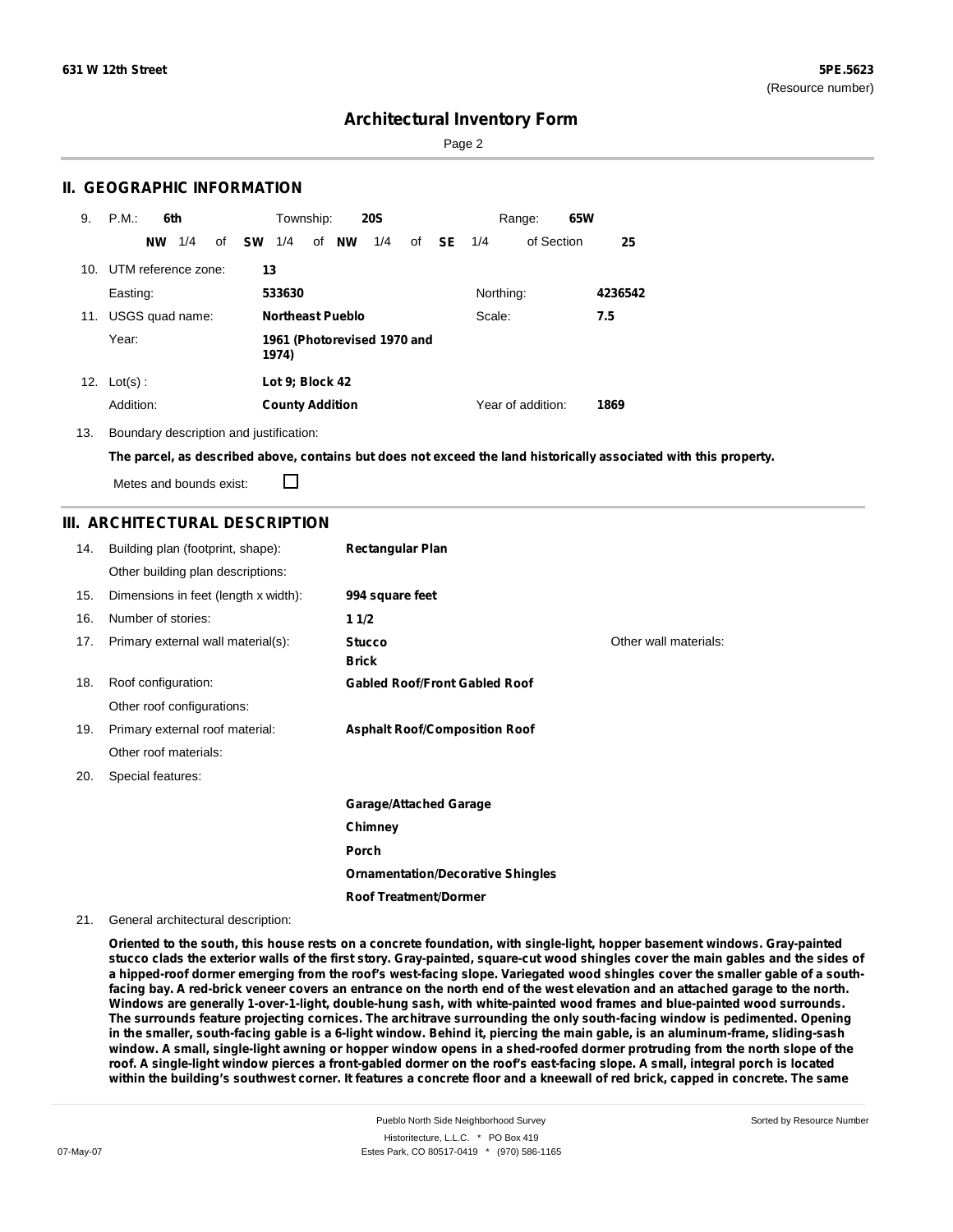Page 3

brick comprises the porch supports. Approaching it from the south are 5 concrete steps. Two doorways open onto the porch, one in each face of the inside corner. The eastern doorway has a 3-panel, white-painted wood door, opening behind an aluminum-frame storm door. The western doorway is identical, except that it has a wood-frame storm door. Another doorway, addressed as 1206 West Street, opens in the north end of the west elevation. It hosts a white, 6-panel metal door. Approaching it is a 3-step concrete stoop, with brick kneewalls. North of this door is an attached garage. It has a white-painted, overhead, pivot-type garage door, constructed of beadboard. The door has 2 lights. A concrete driveway approaches the garage from West Street. Gray, interlocking asphalt shingles cover all roof surfaces, and blue-painted wood soffit and fascia, with projecting cornice, box the eaves. Framing the gables are eave returns. A red brick chimney emerges just north of the west-facing dormer.

Architectural style: 22. **Late Victorian**

Other architectural styles:

Building type:

23. Landscape or special setting features:

This property is located on terrain sloping downward from north to south, with an elevation of around 4,700 feet above mean sea level. The neighborhood features modest, one- and two-story houses. This property is situated on the northwest corner of West 12th and West streets. Running parallel to West 12th Street is a sidewalk of pink-colored sandstone. A grass-covered strip separates the sidewalk from the street. Surrounding the house is a planted-grass yard, with mature landscaping.

- 24. Associated buildings, features or objects:
	- 1 : Type: **Second House (1208 West Street)**

| Describe: | A second house, addressed as 1208 West Street, is located on the northwest corner of this<br>property. The small, hipped-roof box is oriented to the south and rests on a sandstone<br>foundation encased in concrete. White, asbestos shingle siding clads the exterior walls.<br>Windows are generally 1-over-1-light, double-hung sash, with white-painted wood frames,<br>aluminum-frame storm windows, and green-painted wood surrounds. A brick porch protrudes<br>from the south elevation. Approaching it from the west are curved, concrete steps. Opening<br>beneath the metal, shed roof of the porch is the principal doorway. It hosts a white-painted, 6-<br>panel door, opening behind a white, aluminum-frame storm door. The west side of the rear<br>(north) elevation has a small, shed-roofed porch, sheltering a secondary doorway. Its door is<br>identical to the one in the principal doorway. Gray asphalt shingles cover the hipped roof, and<br>green-painted wood fascia and soffit box the eaves. A red-brick chimney, with corbelled cap,<br>protrudes to the east of the roof's apex. |
|-----------|----------------------------------------------------------------------------------------------------------------------------------------------------------------------------------------------------------------------------------------------------------------------------------------------------------------------------------------------------------------------------------------------------------------------------------------------------------------------------------------------------------------------------------------------------------------------------------------------------------------------------------------------------------------------------------------------------------------------------------------------------------------------------------------------------------------------------------------------------------------------------------------------------------------------------------------------------------------------------------------------------------------------------------------------------------------------------------------------------------------------|
|-----------|----------------------------------------------------------------------------------------------------------------------------------------------------------------------------------------------------------------------------------------------------------------------------------------------------------------------------------------------------------------------------------------------------------------------------------------------------------------------------------------------------------------------------------------------------------------------------------------------------------------------------------------------------------------------------------------------------------------------------------------------------------------------------------------------------------------------------------------------------------------------------------------------------------------------------------------------------------------------------------------------------------------------------------------------------------------------------------------------------------------------|

2 : Type: **Shed and Incinerator** Describe: **A combination shed and incinerator is located directly east of the second house. Constructed of red bricks, the structure features an incinerator to the east and a flat-roofed shed to the west. Oriented to the south, the building rests on a concrete slab and has a concrete roof. A vertical plank door opens in the east end of the south elevation. The chimney has collapsed. This building may have been used as a smokehouse, sauna, or hot house.**

### **IV. ARCHITECTURAL HISTORY**

| 25. | Date of Construction:  | Estimate:                        | Actual: | 1900                                                                                          |  |
|-----|------------------------|----------------------------------|---------|-----------------------------------------------------------------------------------------------|--|
|     | Source of Information: |                                  |         | Pueblo County Office of Tax Assessor. Property information card [internet].                   |  |
| 26. | Architect:             | unknown                          |         |                                                                                               |  |
|     | Source of information: |                                  |         |                                                                                               |  |
| 27. | Builder:               | unknown                          |         |                                                                                               |  |
|     | Source of information: |                                  |         |                                                                                               |  |
| 28. | Original Owner:        | George M. and Leo J. Knebel      |         |                                                                                               |  |
|     | Source of information: | Co. consulted 1886 through 2003. |         | Pueblo City Directory. Pueblo, Co.; Salt Lake City; Kansas City, Mo.; and others: R.L. Polk & |  |
| 29. | Construction history:  |                                  |         |                                                                                               |  |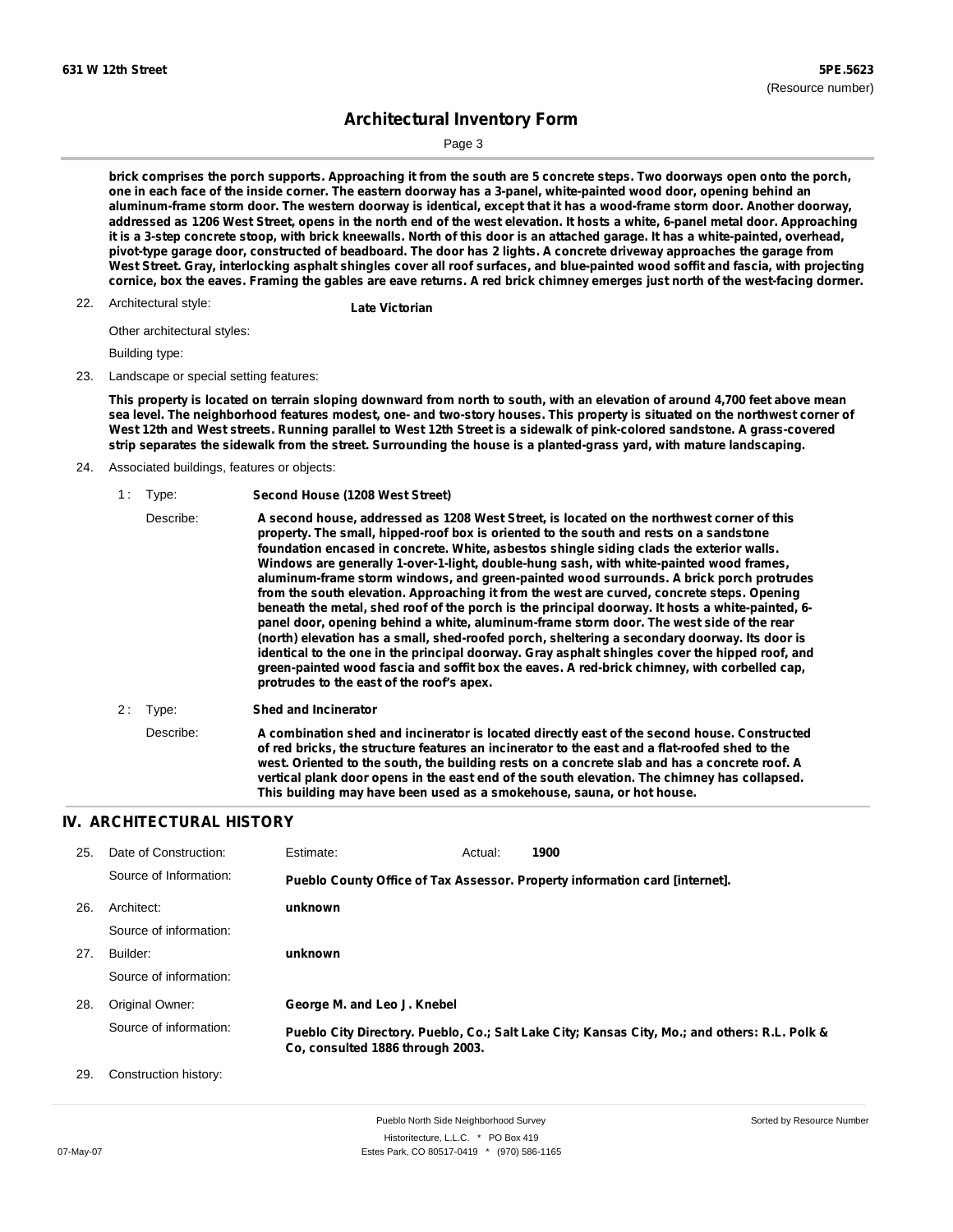Page 4

According to Pueblo County tax records and other sources, this building was constructed around 1900. An analysis of the form, style, and materials corroborates a circa 1900 date of construction. The attached garage was added before 1951. The brick porches and veneers were added between 1952 and 1955. The small cottage was constructed at the same time as the main **house.**

30. Location: **original** Date of move(s):

#### **V. HISTORICAL ASSOCIATIONS**

- 31. Original use(s): **Single Dwelling**
- 32. Intermediate use(s): **Single Dwelling**
- 33. Current use(s): **Multiple Dwelling**
- **Residence** Site type(s): 34.
- 35. Historical background:

The first owners and residents of this house, constructed around 1900, were brothers George M. and Leo J. Knebel. They came to Pueblo as children, around 1888. While they resided here George was a clerk for the Crews-Beggs Dry Goods Company and Leo was secretary of the Pueblo Novelty Works & Manufacturing Company. They later went on to found the Knebel Sporting Goods Company, located on North Main Street. The brothers remained at this address until about 1910. Leo died in March 1932 **and George in April 1936.**

In 1914, the resident here was J.H. Johnston, followed by Elmer Anderson in 1919. He later moved to 608 West 14th Street. **Anderson died in an automobile accident in August 1939.**

R.W. Smith resided here around 1925. A decade later, the resident was Aletha L. Askew. J.C. Neil McCaffrey purchased the **house around 1940 and resided here though 1955. Around 1960, the resident was Gerald K. Hughes.**

William Goodwin and Melvin Vaught sold the property to Midwest Hotel Management, L.L.C., the current owner, in 1994. The **houses on this property are operated as rental units.**

The second house on this property, addressed as 1208 West Street, appears to have always been a rental unit associated with the principal building. The following is a sampling of residents in the second house: John M. James, a clerk for the Pueblo Wholesale Drug Company, 1909; W.J. Downs, 1925; Howard A. Melton, 1930; Pearl Bennett, 1935-45; Nelson M. Burch, 1950; **and Brad Johnson, 1955.**

Sources of information: 36.

**Pueblo County Office of Tax Assessor. Property information card [internet].**

**Pueblo City Directory. Pueblo, Co.; Salt Lake City; Kansas City, Mo.; and others: R.L. Polk & Co, consulted 1886 through 2003.**

**"Anderson (Elmer)" [obituary]. Pueblo Chieftain, 21 August 1939, p. 3.**

**"Leo J. Knebel" [obituary]. Pueblo Chieftain, 7 March 1932, p. 8.**

**"Knebel (George M.)" [obituary]. Pueblo Chieftain, 1 May 1936, p. 11.**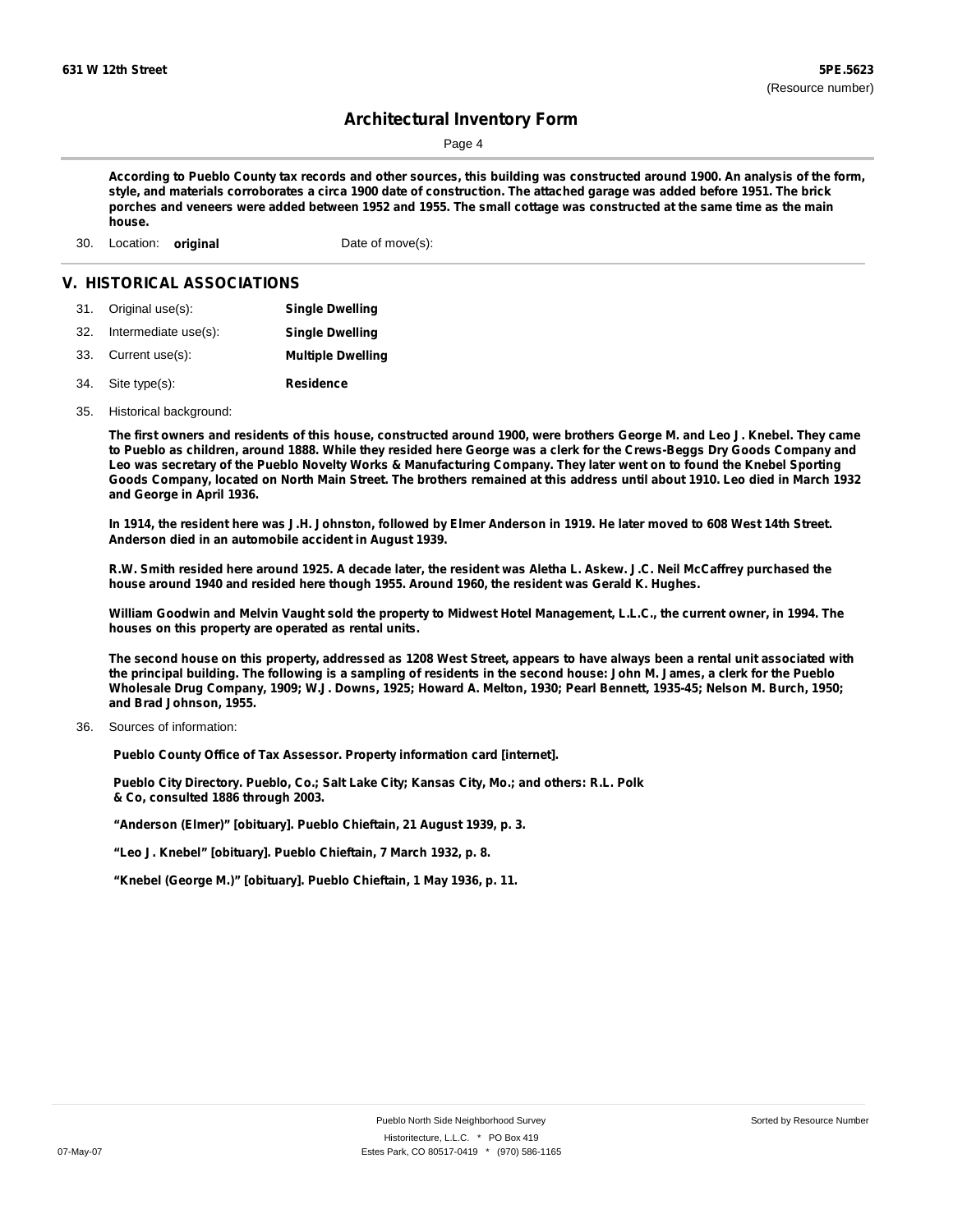$\sim$ 

Sorted by Resource Number

# **Architectural Inventory Form**

Page 5

|     | <b>VI. SIGNIFICANCE</b>                                                                                                                                                                                                                                                |                                                                                                                                                                                                                                                                                                                                                                                                                                                                                                                                                                                                                                                                                                                                                                                                                                                                                                                                                                                                                                                                                                                                                                                                                                                                                                                                                   |  |  |  |
|-----|------------------------------------------------------------------------------------------------------------------------------------------------------------------------------------------------------------------------------------------------------------------------|---------------------------------------------------------------------------------------------------------------------------------------------------------------------------------------------------------------------------------------------------------------------------------------------------------------------------------------------------------------------------------------------------------------------------------------------------------------------------------------------------------------------------------------------------------------------------------------------------------------------------------------------------------------------------------------------------------------------------------------------------------------------------------------------------------------------------------------------------------------------------------------------------------------------------------------------------------------------------------------------------------------------------------------------------------------------------------------------------------------------------------------------------------------------------------------------------------------------------------------------------------------------------------------------------------------------------------------------------|--|--|--|
| 37. | Local landmark designation:                                                                                                                                                                                                                                            | Yes $\Box$<br>No.<br>$\mathcal{F}_\alpha$                                                                                                                                                                                                                                                                                                                                                                                                                                                                                                                                                                                                                                                                                                                                                                                                                                                                                                                                                                                                                                                                                                                                                                                                                                                                                                         |  |  |  |
|     | Designation authority:                                                                                                                                                                                                                                                 |                                                                                                                                                                                                                                                                                                                                                                                                                                                                                                                                                                                                                                                                                                                                                                                                                                                                                                                                                                                                                                                                                                                                                                                                                                                                                                                                                   |  |  |  |
|     | Date of designation:                                                                                                                                                                                                                                                   |                                                                                                                                                                                                                                                                                                                                                                                                                                                                                                                                                                                                                                                                                                                                                                                                                                                                                                                                                                                                                                                                                                                                                                                                                                                                                                                                                   |  |  |  |
| 38. | Applicable National Register criteria:                                                                                                                                                                                                                                 |                                                                                                                                                                                                                                                                                                                                                                                                                                                                                                                                                                                                                                                                                                                                                                                                                                                                                                                                                                                                                                                                                                                                                                                                                                                                                                                                                   |  |  |  |
|     | $\mathsf{L}$<br>П<br>П<br>$\Box$<br>П<br>O<br>1a. History<br>$\mathbf{r}_\perp$<br><u>1b. History</u><br>$\overline{\phantom{a}}$<br>1c. History<br>$\Box$<br>2a. Architecture<br>$\Box$<br>2b. Architecture<br>$\sim$<br>2c. Architecture<br>$\overline{\phantom{a}}$ | A. Associated with events that have made a significant contribution to the broad pattern of our history.<br>B. Associated with the lives of persons significant in our past.<br>C. Embodies the distinctive characteristics of a type, period, or method of construction, or represents the work<br>of a master, or that possess high artistic values, or represents a significant and distinguished entity whose<br>components may lack individual distinction.<br>D. Has yielded, or may be likely to yield, information important in history or prehistory.<br>Qualifies under Criteria Considerations A through G (see manual).<br>Does not meet any of the above National Register criteria.<br><b>Pueblo Standards for Designation:</b><br>Have direct association with the historical development of the city, state, or nation; or<br>Be the site of a significant historic event; or<br>Have direct and substantial association with a person or group of persons who had influence on society.<br>Embody distinguishing characteristics of an architectural style or type; or<br>Be a significant example of the work of a recognized architect or master builder, or<br>Contain elements of architectural design, engineering, materials, craftsmanship, or artistic merit which represent a<br>significant or influential innovation; |  |  |  |
|     | 2d. Architecture                                                                                                                                                                                                                                                       |                                                                                                                                                                                                                                                                                                                                                                                                                                                                                                                                                                                                                                                                                                                                                                                                                                                                                                                                                                                                                                                                                                                                                                                                                                                                                                                                                   |  |  |  |
|     | $\overline{\phantom{a}}$                                                                                                                                                                                                                                               | Portray the environment of a group of people or physical development of an area of the city in an era of history<br>characterized by a distinctive architectural style.                                                                                                                                                                                                                                                                                                                                                                                                                                                                                                                                                                                                                                                                                                                                                                                                                                                                                                                                                                                                                                                                                                                                                                           |  |  |  |
|     | 3a. Geography                                                                                                                                                                                                                                                          |                                                                                                                                                                                                                                                                                                                                                                                                                                                                                                                                                                                                                                                                                                                                                                                                                                                                                                                                                                                                                                                                                                                                                                                                                                                                                                                                                   |  |  |  |
|     |                                                                                                                                                                                                                                                                        | Have a prominent location or be an established, familiar, and orienting visual feature of the contemporary city, or                                                                                                                                                                                                                                                                                                                                                                                                                                                                                                                                                                                                                                                                                                                                                                                                                                                                                                                                                                                                                                                                                                                                                                                                                               |  |  |  |
|     | 3b. Geography<br>or rarity; or                                                                                                                                                                                                                                         | Promote understanding and appreciation of Pueblo's environment by means of distinctive physical characteristics                                                                                                                                                                                                                                                                                                                                                                                                                                                                                                                                                                                                                                                                                                                                                                                                                                                                                                                                                                                                                                                                                                                                                                                                                                   |  |  |  |
|     | 3c. Geography                                                                                                                                                                                                                                                          |                                                                                                                                                                                                                                                                                                                                                                                                                                                                                                                                                                                                                                                                                                                                                                                                                                                                                                                                                                                                                                                                                                                                                                                                                                                                                                                                                   |  |  |  |
|     | $\overline{\phantom{a}}$                                                                                                                                                                                                                                               | Make a special contribution to Pueblo's distinctive character.                                                                                                                                                                                                                                                                                                                                                                                                                                                                                                                                                                                                                                                                                                                                                                                                                                                                                                                                                                                                                                                                                                                                                                                                                                                                                    |  |  |  |
|     | Not Applicable                                                                                                                                                                                                                                                         |                                                                                                                                                                                                                                                                                                                                                                                                                                                                                                                                                                                                                                                                                                                                                                                                                                                                                                                                                                                                                                                                                                                                                                                                                                                                                                                                                   |  |  |  |
|     | $\Box$                                                                                                                                                                                                                                                                 | Does not meet any of the above Pueblo landmark criteria.                                                                                                                                                                                                                                                                                                                                                                                                                                                                                                                                                                                                                                                                                                                                                                                                                                                                                                                                                                                                                                                                                                                                                                                                                                                                                          |  |  |  |
| 39. | Area(s) of Significance:                                                                                                                                                                                                                                               | <b>Not Applicable</b>                                                                                                                                                                                                                                                                                                                                                                                                                                                                                                                                                                                                                                                                                                                                                                                                                                                                                                                                                                                                                                                                                                                                                                                                                                                                                                                             |  |  |  |
| 40. | Period of Significance:                                                                                                                                                                                                                                                | n/a                                                                                                                                                                                                                                                                                                                                                                                                                                                                                                                                                                                                                                                                                                                                                                                                                                                                                                                                                                                                                                                                                                                                                                                                                                                                                                                                               |  |  |  |
| 41. | Level of significance:                                                                                                                                                                                                                                                 | National:<br>State<br>Local<br>U                                                                                                                                                                                                                                                                                                                                                                                                                                                                                                                                                                                                                                                                                                                                                                                                                                                                                                                                                                                                                                                                                                                                                                                                                                                                                                                  |  |  |  |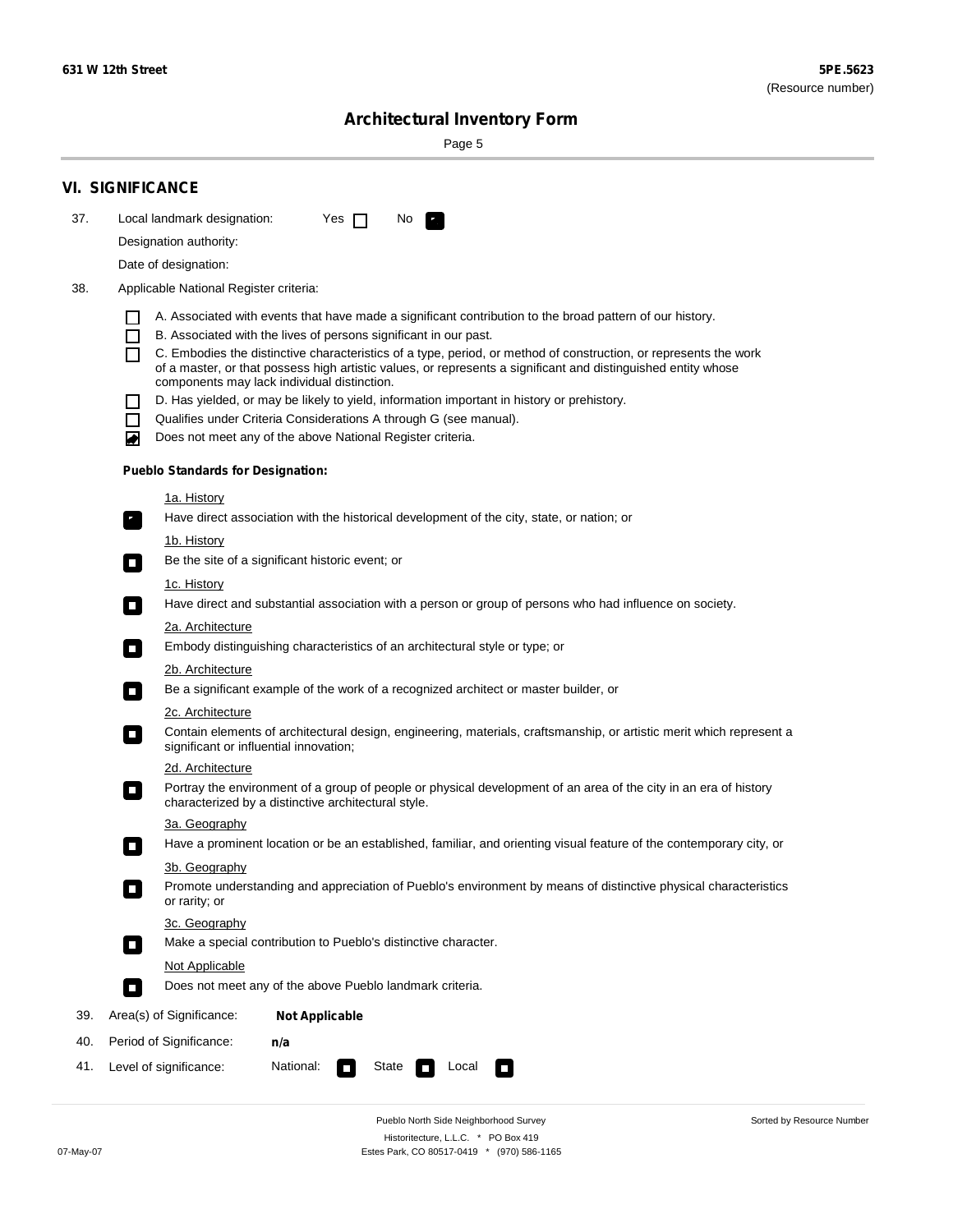Page 6

#### 42. Statement of significance:

This property is historically significant under Pueblo Local Landmark criterion 1A for its association with the development of **Pueblo's North Side Neighborhood, when more architecturally sophisticated buildings like this one joined the smaller,** plainer dwellings originally constructed here. The house also represents the rise of an influential merchant-entrepreneur class that chose to reside in this neighborhood. However, the levels of architectural and historical significance, combined with physical integrity, are not to the extent that this property would qualify for individual listing in the National Register of Historic Places, the Colorado State Register of Historic Properties, or as a City of Pueblo Landmark. Nonetheless, this house **is most likely a contributing resource within any potential historic district.**

43. Assessment of historic physical integrity related to significance:

Constructed in 1900, this house exhibits a moderate of physical integrity relative to the seven aspects of integrity as defined by the National Park Service and the Colorado Historical Society: location, setting, design, materials, workmanship, feeling, and association. The attached garage and reconstructed porches all date to within the period of significance. This building **retains sufficient physical integrity to convey its significance.**

#### **VII. NATIONAL REGISTER ELIGIBILITY ASSESSMENT**



**classes. Its diversity of architectural styles and forms directly represents the city's changing economic and cultural climates. As well, the neighborhood is distinctive because it appears to have evolved independently of the area's dominant industry, steel manufacturing.**

> Yes Yes

No **DI**N/A No  $\blacksquare$  N/A  $\blacksquare$ 

If there is National Register district potential, is this building contributing:

If the building is in existing National Register district, is it contributing: 46.

#### **VIII. RECORDING INFORMATION**

| 47. | Photograph numbers): | <b>CD-ROM Photo Disc: North Side Photos</b><br>File Name(s): 12thstw631                                                       |
|-----|----------------------|-------------------------------------------------------------------------------------------------------------------------------|
|     | Negatives filed at:  | <b>Special Collections</b><br><b>Robert Hoag Rawlings Public Library</b><br>100 East Abriendo Avenue<br>Pueblo, CO 81004-4290 |
| 48. | Report title:        | <b>Pueblo North Side Neighborhood Survey</b>                                                                                  |
| 49. | $Date(s)$ :          | 06/15/2005                                                                                                                    |
| 50. | Recorder(s):         | <b>Adam Thomas</b>                                                                                                            |
| 51. | Organization:        | Historitecture, L.L.C.                                                                                                        |
| 52. | Address:             | <b>PO Box 419</b>                                                                                                             |
|     |                      | Estes Park, CO 80517-0419                                                                                                     |
| 53. | Phone number(s):     | (970) 586-1165                                                                                                                |
|     |                      |                                                                                                                               |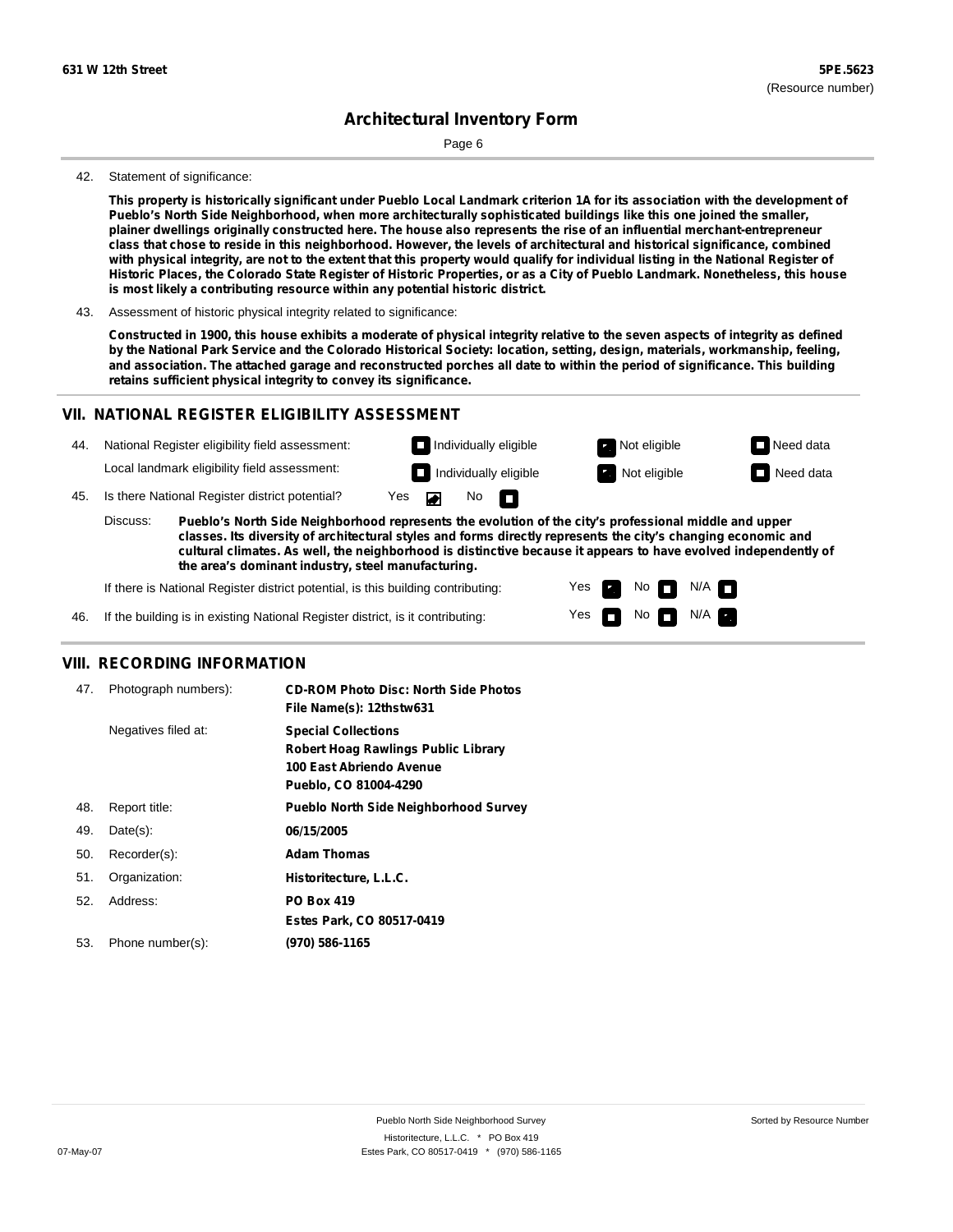Page 7